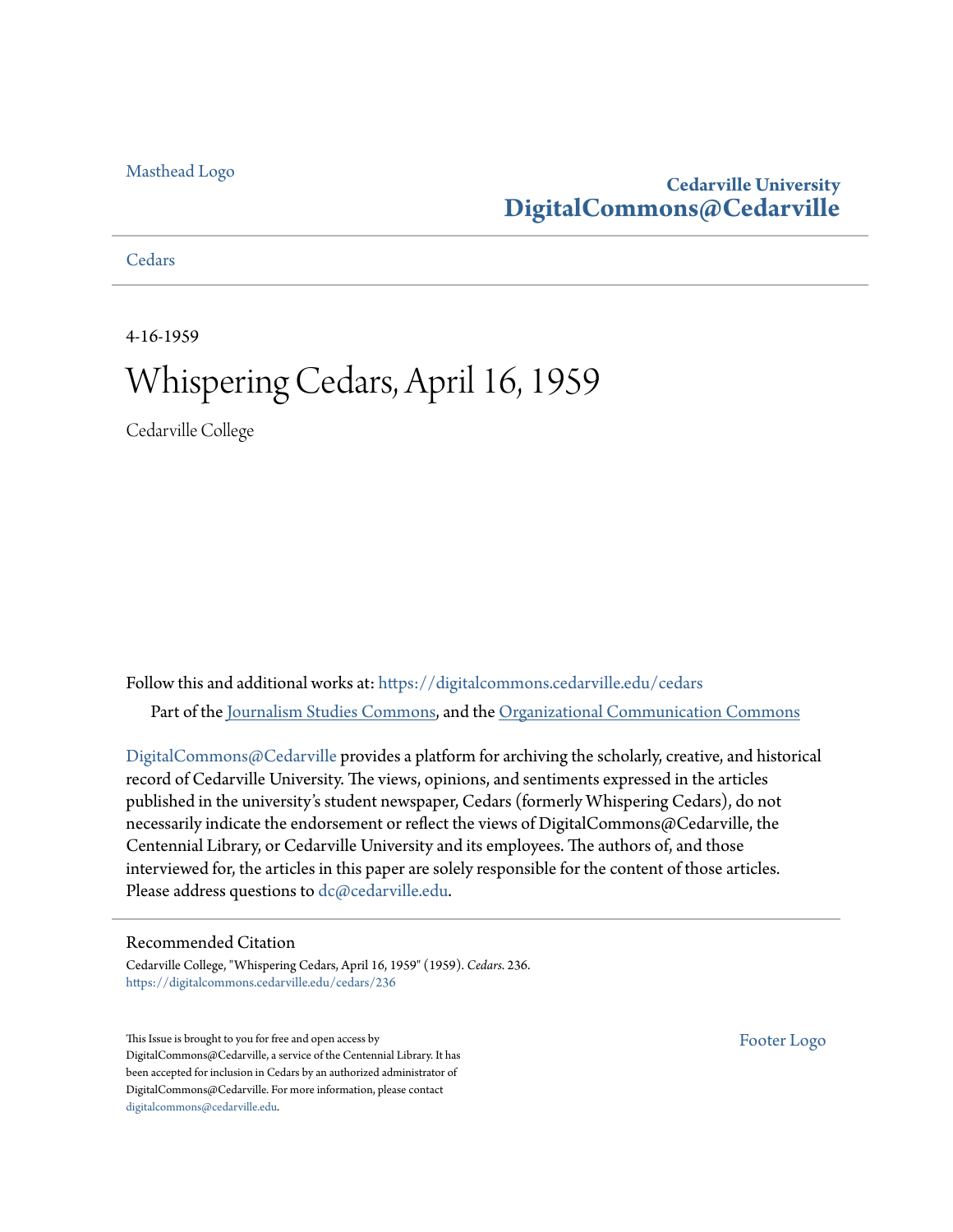# **l\' II IS i>J~ ll IN c; c:1;:1,i~ Its**

Vol. III April 16 1959 No . 13

**I** 

### "BASTIENE AND BASTIENNA"

The operetta "Bastiene and Bastienna" will be presented Friday, April 17, at 7:45 p.m., in Alford Memorial Gymnasium. It is an operetta written for a garden party by Mozart at the age of twelve. Its gaiety and lightness represent the typical eighteenth century play.

In the play Bastienna loses her lover Bastiene. Colas, the magician, gives Bastienna some advice: Be hard to get. The worried Bastiene also seeks Colas' advice. In the background a mixed chorus comments on the state of the lovers. The advice that Colas gave works and the lovers are united. The last number is sung in praise of Colas.

Dr. Felix Guenther, who edited the play, says, "Though the piece is almost 200 years old, it will still be found to be very much alive, and sparkling with the overflow of melodic gems. Listening to this music one can understand why Mozart's father referred to the genius of his son as an incomprehensible miracle which it truly was."

The principle characters in the play are Bastienna, Grace Willetts; Bastiene, Dave. Matson; Colas, Dwayne Frank. Students participating in the chorus are JoAnn Watson Rosemary Smith, Jean Lockerbie, Carol Zoellner, Esther Wiess, Dolly Jesse, Lucy Lyons, Carmen Manchester, Carole Lanius, Marvin Frank, Bogle Standifer, Wayne L. Dickason, and Bob Domakos. Shirley Harrington is the accompanist.

The operetta is being sponsored by the Modern Music Masters Publicity and Programs, Carol Zoellner and Ruth Yost; Costuming, Shirley Harrington, Lois Jeremiah, Miss Kantzer; Props, Dave Matson; Lighting, Dwayne Frank.

Following the operetta the Modern Music Masters will hold their initiation. New members Dave Matson, Lois Jeremiah, and Shirley Harrington will receive their pins and membership cards at that time.

| 氺                 |                                      | $\mathcal{Z}^{\prime}_{\mathcal{S}}$ |
|-------------------|--------------------------------------|--------------------------------------|
| $\frac{1}{2}$     | WELCOME                              | 氺                                    |
| $*$               |                                      | ☆                                    |
| 水                 | PROSPECTIVE STUDENTS!                | $\frac{1}{2}$                        |
| $\frac{1}{2} \xi$ | We hope you enjoy reading this issue | $\frac{c^2}{c^2}$                    |
| $*$               | of WHISPERING CEDARS, our school*    |                                      |
| 氺                 | paper.                               | 水                                    |
| 氺                 |                                      | ⋇                                    |

#### SENIOR SILHOUETTES

A May we dding and missionary work in Brazil includes Carol Johnson's plans for the future. During her four years at Cedarville she has majored in Bible and minored in education and history.

Carol's favorite pastime is being in the company of Ray. Her Red Letter Day came when Ray dropped a note on the library table asking if he could walk her back to the dorm. Carol shook her head in the affirmative.

Carol's extra-curricular activities during the past four years have centered around Bible Club work, Fellowship for World Missions, Miracle staff, Student Council, class secretary, (sophmore) and class treasurer, (junior).

Carol is a staunch promoter for the Conservative Party.

"Happy Birthday to you, happy birthday to you, happy birthday, Bob Howder . " For a long time this has been the chant heard in the dining-hall whenever anyone has a birthday, but really Bob's birthday is (for all those who were wondering) November  $24, 1937$ 

Bob never has to be called twice for a pie made with New York blueberries and made by a "special" cook.

His activities during his college career have included basketball, baseball scorekeeping, Varsity "C", the Yearbook staff